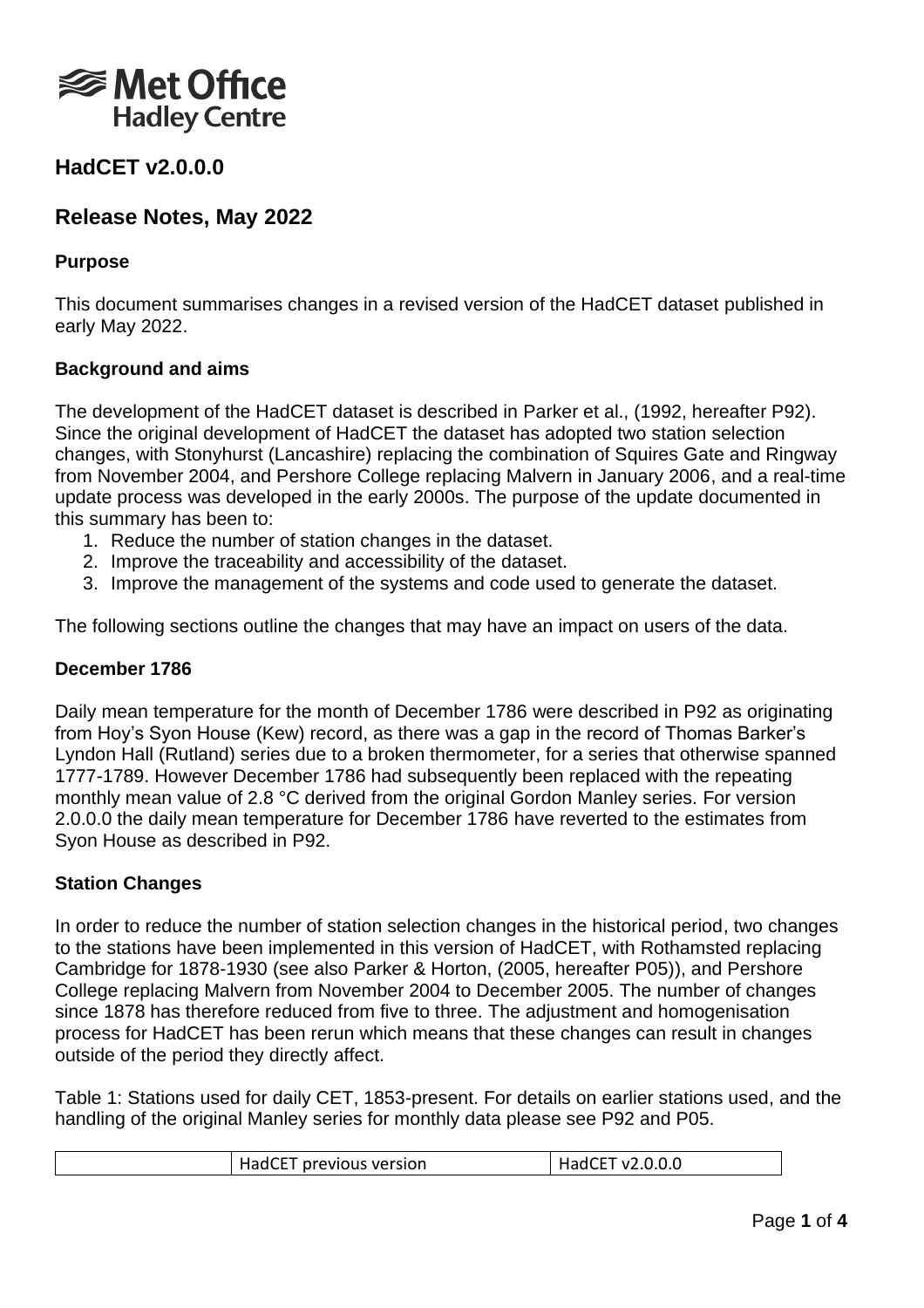

| 1853 to 1877     | Oxford (Radcliffe) only               | Oxford (Radcliffe) only     |
|------------------|---------------------------------------|-----------------------------|
| 1878 to 1930     | Cambridge, Ross-on-Wye, Stonyhurst    | Rothamsted, Ross-on-Wye,    |
| 1931 to 1958     | Rothamsted, Ross-on-Wye, Stonyhurst   | Stonyhurst                  |
| 1959 to Oct.2004 | Rothamsted, Malvern, 0.5(Squires Gate | Rothamsted, Malvern,        |
|                  | + Ringway)                            | 0.5(Squires Gate + Ringway) |
| Nov.2004 to      | Rothamsted, Malvern, Stonyhurst       | Rothamsted, Pershore        |
| Dec.2005         |                                       | College, Stonyhurst         |
| 2006 to date     | Rothamsted, Pershore College,         |                             |
|                  | Stonyhurst                            |                             |

## **Daily Differences**

The tables below summarise the differences between v2.0.0.0 and the previous published version, for the period from 1853 for mean temperature and from 1878 for maximum and minimum temperature. The largest changes occur in the periods relating to station changes 1878-1930 and November 2004 to December 2005 but are still within the expected uncertainty estimates for daily values provided in P05.

Table 2: Mean and RMSD between HadCET v2.0.0.0 and the previous version for daily mean temperature

| <b>Daily Mean Temperature</b> | <b>Mean Difference</b> | <b>Root Mean Square</b> |
|-------------------------------|------------------------|-------------------------|
|                               |                        | <b>Difference</b>       |
| 1853 to 1877                  | $-0.003$               | 0.081                   |
| 1878 to 1930                  | 0.0003                 | 0.340                   |
| 1931 to 1958                  | 0.001                  | 0.113                   |
| 1959 to 1973                  | 0.001                  | 0.081                   |
| Jan 1974 to Oct 2004          | $-0.072$               | 0.112                   |
| Nov 2004 to Dec 2005          | $-0.024$               | 0.313                   |
| 2006 to 2021                  | 0.036                  | 0.104                   |

Table 3: As table 2 for daily maximum temperature

| <b>Daily Maximum</b> | <b>Mean Difference</b> | <b>Root Mean Square</b> |
|----------------------|------------------------|-------------------------|
| <b>Temperature</b>   |                        | <b>Difference</b>       |
| 1878 to 1930         | 0.021                  | 0.343                   |
| 1931 to 1958         | 0.002                  | 0.116                   |
| 1959 to 1973         | 0.014                  | 0.106                   |
| Jan 1974 to Oct 2004 | $-0.0028$              | 0.141                   |
| Nov 2004 to Dec 2005 | $-0.031$               | 0.393                   |
| 2006 to 2021         | 0.012                  | 0.118                   |

Table 4: As table 2 for daily minimum temperature

| <b>Daily Minimum</b> | <b>Mean Difference</b> | <b>Root Mean Square</b> |
|----------------------|------------------------|-------------------------|
| <b>Temperature</b>   |                        | <b>Difference</b>       |
| 1878 to 1930         | $-0.024$               | 0.343                   |
| 1931 to 1958         | $-0.005$               | 0.117                   |
| 1959 to 1973         | $-0.008$               | 0.128                   |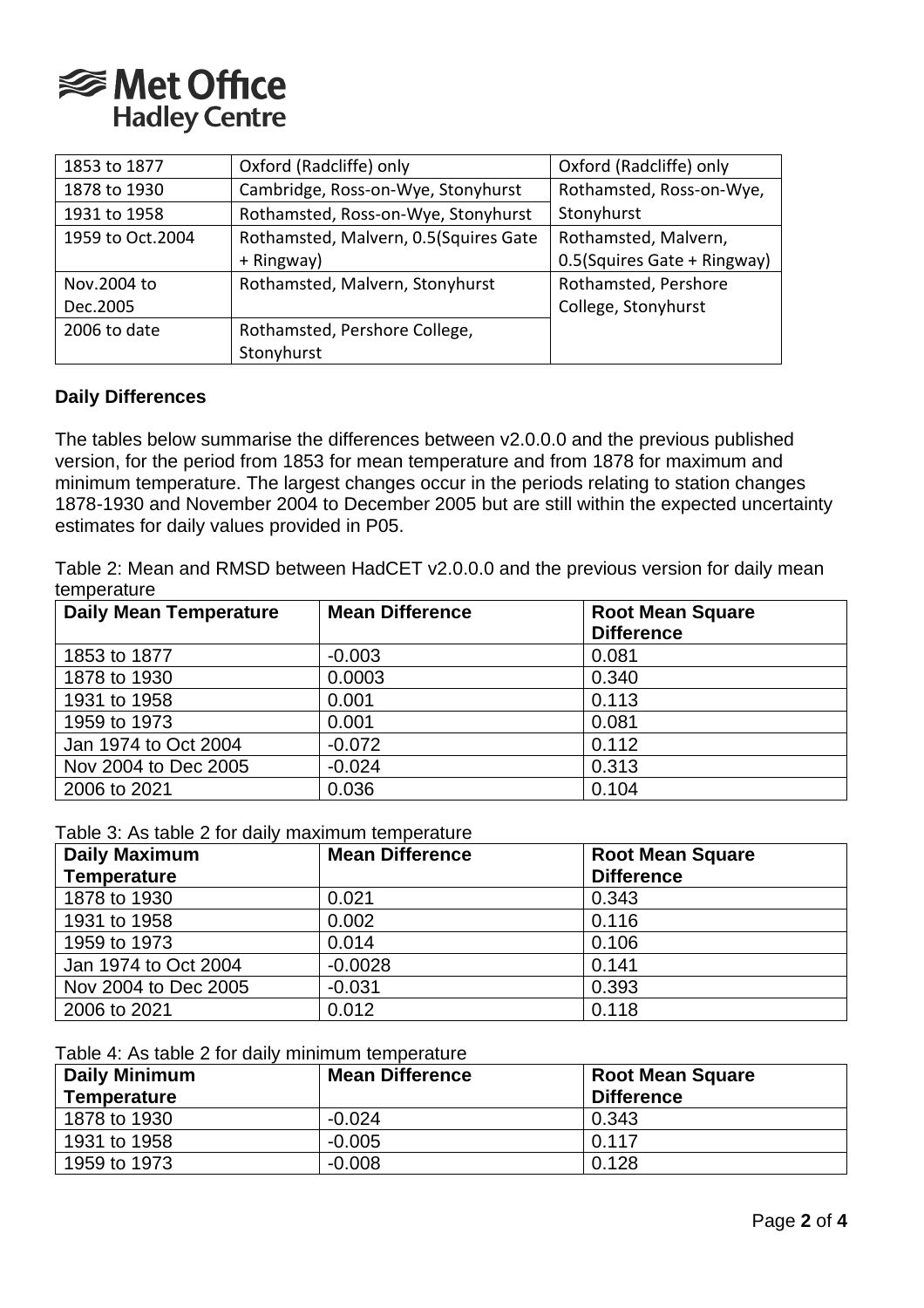

| Jan 1974 to Oct 2004 | $-0.103$ | 0.150 |
|----------------------|----------|-------|
| Nov 2004 to Dec 2005 | $-0.025$ | 0.407 |
| 2006 to 2021         | 0.060    | 0.131 |

### **Monthly Differences**

The tables below summarise the difference between v2.0.0.0 and the previous published version. The monthly series are adjusted to match the original Manley series up to 1974, so the change in station selection in the earlier period has little impact, and the largest changes are in the period post-1974, but are rarely more than a few tenths different and within the expected uncertainty estimates published by P05.

Table 5: Mean and RMSD between HadCET v2.0.0.0 and the previous version for monthly mean temperature

| <b>Monthly Mean Temperature</b> | Mean Difference | <b>Root Mean Square</b><br><b>Difference</b> |
|---------------------------------|-----------------|----------------------------------------------|
|                                 |                 |                                              |
| 1659 to 1973                    | $-0.0002$       | 0.009                                        |
| Jan 1974 to Oct 2004            | $-0.07$         | 0.121                                        |
| Nov 2004 to Dec 2005            | $-0.033$        | 0.115                                        |
| 2006 to 2021                    | 0.032           | 0.104                                        |

#### Table 6: As table 5 for monthly maximum temperature

| <b>Monthly Maximum</b> | <b>Mean Difference</b> | <b>Root Mean Square</b> |
|------------------------|------------------------|-------------------------|
| <b>Temperature</b>     |                        | <b>Difference</b>       |
| 1878 to 1973           | 0.01                   | 0.04                    |
| Jan 1974 to Oct 2004   | $-0.033$               | 0.122                   |
| Nov 2004 to Dec 2005   | $-0.017$               | 0.187                   |
| 2006 to 2021           | 0.014                  | 0.114                   |

Table 7: As table 5 for monthly minimum temperature

| <b>Monthly Minimum</b><br><b>Temperature</b> | <b>Mean Difference</b> | <b>Root Mean Square</b><br><b>Difference</b> |
|----------------------------------------------|------------------------|----------------------------------------------|
| 1878 to 1930                                 | $-0.014$               | 0.05                                         |
| Jan 1974 to Oct 2004                         | $-0.106$               | 0.147                                        |
| Nov 2004 to Dec 2005                         | 0.0                    | 0.153                                        |
| 2006 to 2021                                 | 0.053                  | 0.138                                        |

### **File Formats**

The file structure for the data have been modified to improve the useability of the data. Details can be found on the data download page.

#### **Version numbering**

In order to facilitate better tracking of corrections or amendments to this dataset a version numbering system has been adopted, consistent with other Hadley Centre observational datasets. The version numbering for the dataset follows a pattern x.y.z.θ where: